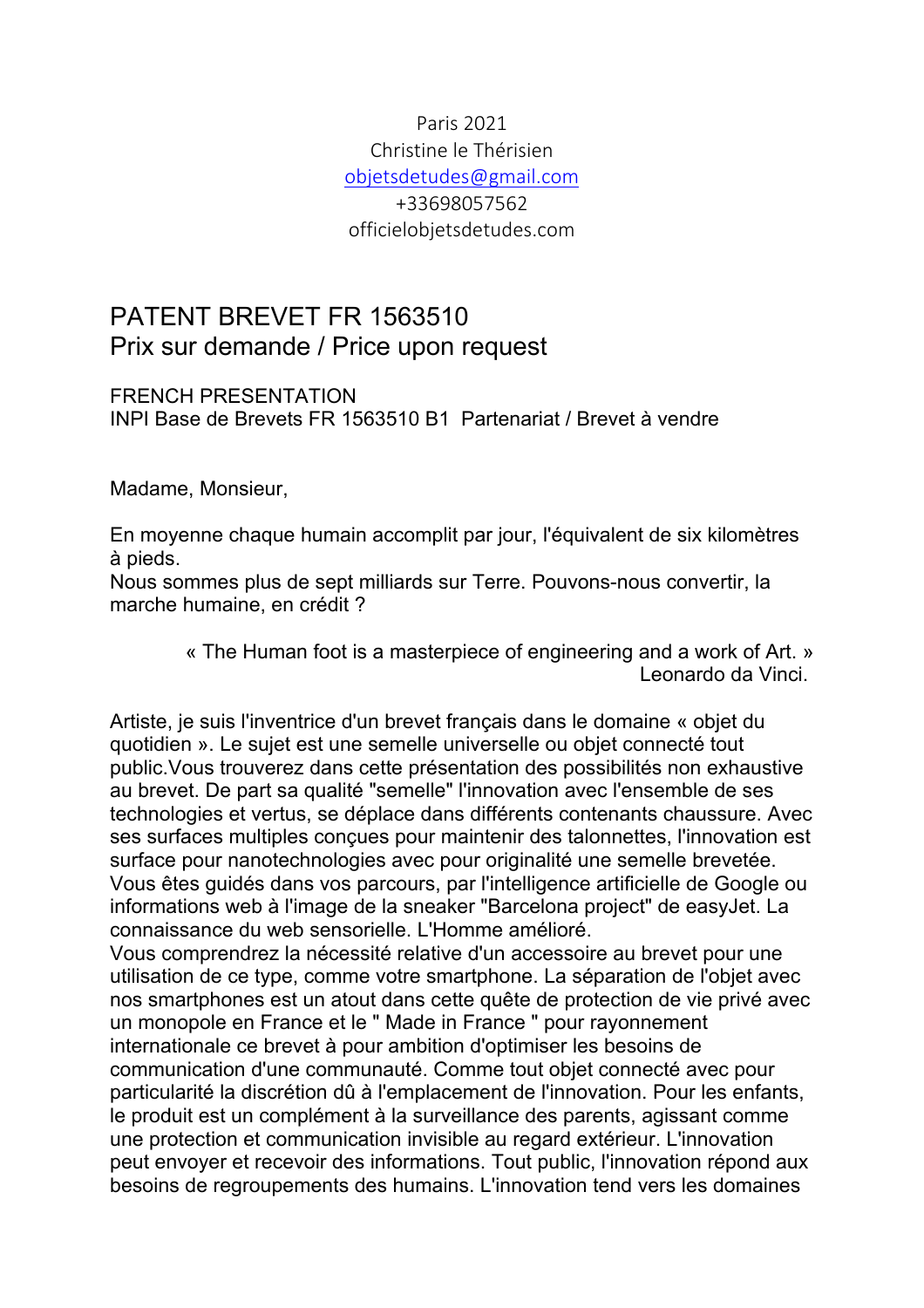de l'évènementiel, réseaux de rencontres, parcours pour esprits créatifs. Dans le domaine des sports extrêmes, les passionnés évoluent en milieu Naturel ou hostile.La semelle est un témoin qui accompagne le sportif en quête de sensations responsables. Le plaisir du sportif se trouve dans l'action et la performance, l'innovation calcule l'espace conquis et le situe ou le guide et par le mouvement fait office de chargeur. Grâce à la géolocalisation, pour les sports outdoors. L'innovation en osmose avec la voute plantaire de l'utilisateur, espaces capteurs et transmetteurs ou appuis inscris sur la semelle universelle, les utilisateurs, se verraient attribuer un lexique de mouvements définis, leur permettant de s'échanger des informations.

Pour le coronavirus, la semelle peut avec des impulsions signaler aux utilisateurs lorsqu'ils sont au-delà des distances de sécurité. Vous pouvez grâce à l'innovation posséder votre propre application. L'emplacement du produit est en opposition aux marchés téléphoniques existants, avec le même potentiel d'utilisateurs. Le Monde.

Dans le domaine des textiles intelligents ou technologies, cette semelle est à observer comme un écrin étanche et non compressible,non sujet aux variations de températures, apte à recevoir l'evolution des technologies et des sociétés. Ne nécessitant pas de contact direct avec la peau et permettant aux talonnettes insérées de diffuser leurs utilités, à travers la semelle brevetée. Avec les wearables technologies nous portons des structures améliorées, apte à transmettre des informations sur l'utilisateur et capable d'interagir sur son utilisateur.

L'innovation possède son propre extracteur, tige, permettant à son utilisateur de saisir l'objet en favorisant le maintien du produit, repoussant la dégradation de l'objet. Chaque surface de la semelle universelle et son extracteur est à observer comme une peau qui accueille les technologies. Vous pouvez observer des dessins, fait à partir de photos des maquettes échelles 1 de l'innovation, à titre d'exemples et non limitatifs au brevet.

Sa version à multiple surfaces n'est pas représentée. L'objet de par sa définition à la capacité de simplifier nos quotidiens. Votre esprit associé à un produit novateur. Afin de cibler le besoin de votre communauté, prenez connaissance du sujet.

Je vous remercie de considérer ma proposition. Dans l'attente d'une réponse favorable.

Veuillez, accepter mes sincères salutations,

### ENGLISH PRESENTATION

INPI Base de Brevets FR 1563510 B1 Partnership / Patent for sale

Madam, Sir,

On an average day, each human, completes the equivalent of six kilometers on foot.

We are more than seven billions on Farth. Can we credit the human walk?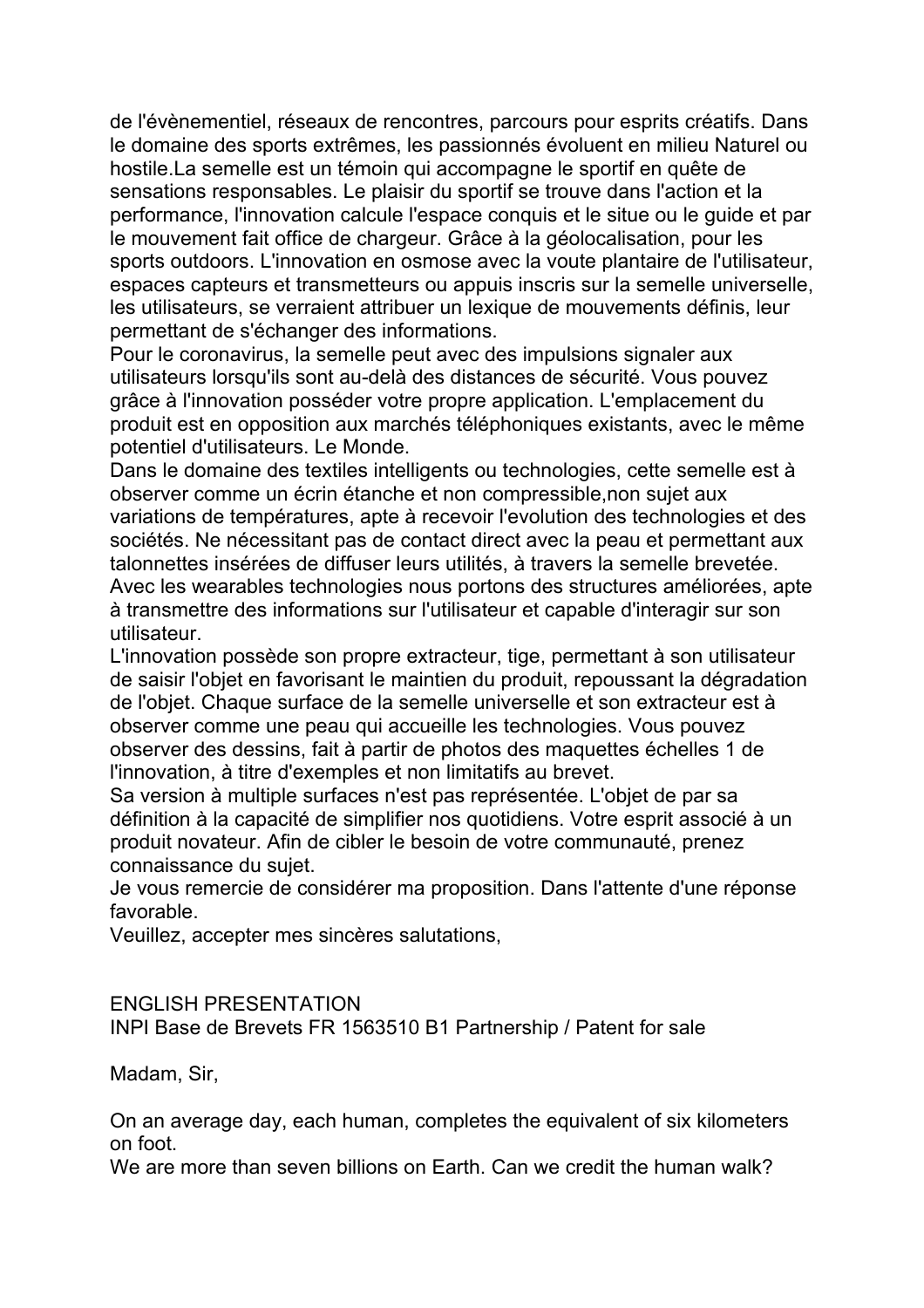"The human foot is a masterpiece of engineering and a work of Art." Leonardo da Vinci.

Artist, I am the inventor of a french patent in the field of "everyday objects". The subject is a Universal sole or connected object for all audience. The innovation sole, accessory for heels, or multiple layers can receive nanotechnologies. In this presentation of the patent, few ideas or perspectives of the subject for introduction to reading the innovation.The innovation is located in the inner space of the shoe, the object is in osmosis with the user foot archs. Modern man, original like the "Barcelona project " of easyJet we are users of technologies products with that medium.

The sole innovation object, brings together all the technologies as a connected sole.

You are guided by artificial intelligence, from Google to any web information. Improved Humain with as uniqueness a universal sole for patent. Knowledge of the web sensorily. Mastering human capacities. In order to maintain independence and autonomy, this sole is a witness like any other connected object with for uniqueness the discretion. In security it is essential.

For children, the product is a complement to the supervision of the parents, acting discreet for outside viewers with an effective medium. Like protecting our elders with the same geolocation. The patent as for ambition to optimize communication between humans on societies evolutions.The separation of the patent with our smartphones is an asset for anti-blutooth trust. You could use the innovation to own your own community app.The location of the object is in opposition to existing mobile telephony markets, with the same potential of users. World.

The innovation support the humain need of regrouping, you may understand the possibility or not of a accessory of the patent like your phone. Trails for creative minds, the subject have other utilities for uses such as events, dating networks. For any outdoors sports in needs, such as geolocation, transmit information to relatives or warn authorities. In the field of extreme sports, enthusiasts evolve in a natural or hostile environment.

The sole is a witness that accompanies the athletes in search of responsible sensations. The innovation can calculate the space conquered, guide, and by the movement of the user act as a battery charger. For concept, users, may have their own lexical of defined moves allowing them to exchange informations, due to the different supports inscribed on the universal sole, just as much space sensors of the effort provided by the user.

For the coronavirus to keep safe distance, the sole can help with signal impulses the users from being beyond barriers gestures. In the field of intelligents textiles or technologies, this sole is to be observed as a waterproof and incompressible case, no subject to temperature variations, able to receive the evolutions of technologies developments according to the new means of societies. Not requiring direct contact with skins allowing the inserted heels to distribute their virtues in a patent. With the wearables technologies we wear improved garment a second skin. The innovation has its own extractor, upper, more or less high, allowing the user to remove the product with lower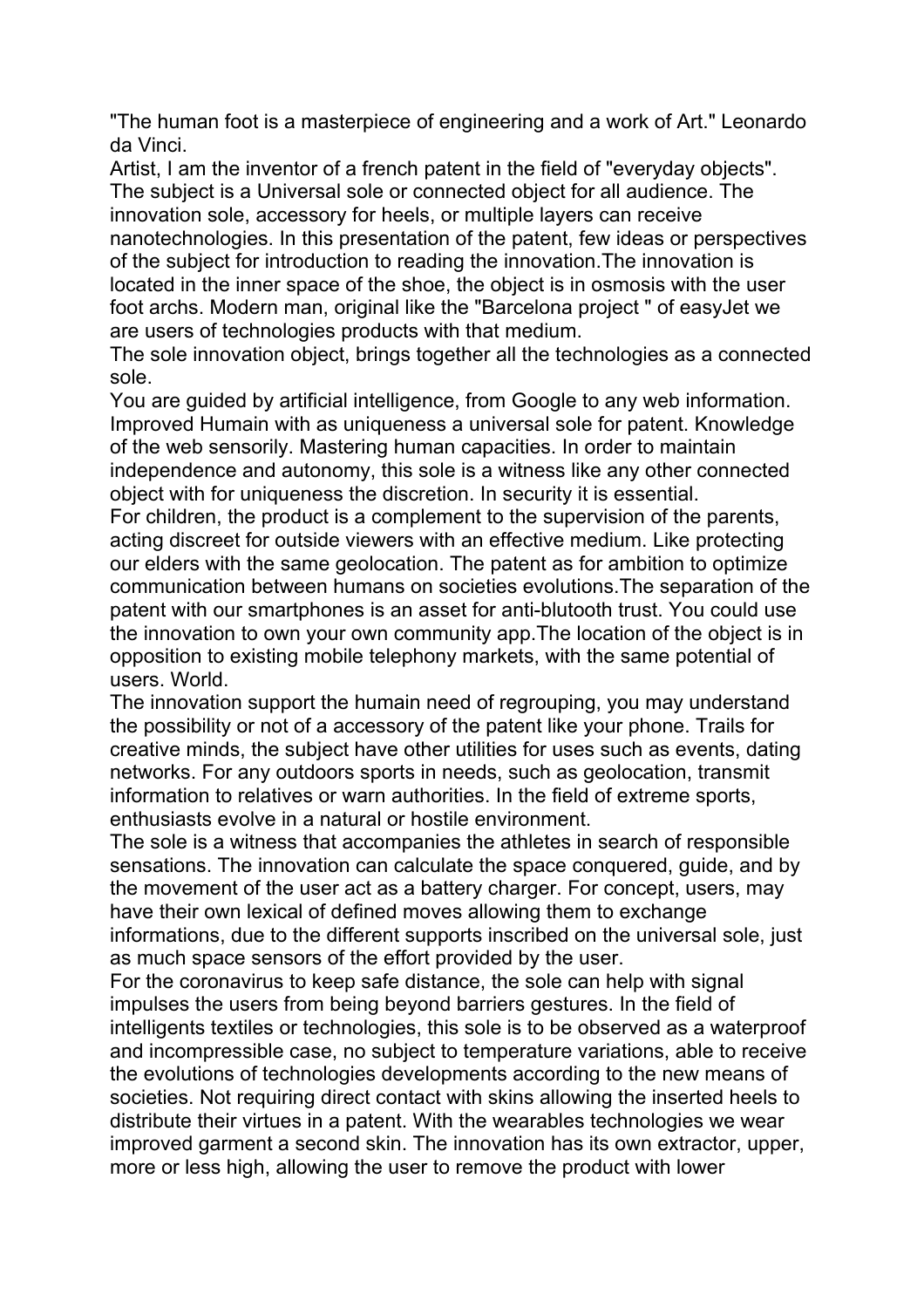degradation of the object and better size of the product. Every surface of the sole and extractor have to be seen like a receiver of technologies.

You will be able to observe drawings made from scale 1 innovation models, no limiting the patent. The multiple layers form is not represented.The innovation by definition have the capacity to simplify our daily lives.

Your spirit associated to a " Made in France " patent.

Perhaps, in order to target the need of your community, you can read the innovation.

Thank you for considering my proposal to become thoughtful with the patent. Pending a favourable response.

In this perspective, please accept my sincere greetings,

### ENGLISH TRANSLATION OF THE FRENCH PATENT

Connected object or Universal sole Patent FR 1563510 B1 Compensation soles

The world of footwear is evolving towards ever more personalization of products, in particular with regard to the insoles that can be added to the interior of the shoe. In an effort to appear to be taller or to developt the comfort of the foot, many people use small accessories that fit in the shoe under the heel, which are called heel spur cushion pads. These devices are either simply placed on the bottom of the shoe or well stucked and available in different thicknesses, in particular 0.5 and 1 cm. Unfortunately, experience shows that existing devices hardly remain in place, ceasing to play their role and causing discomfort for the user. Moreover, these devices are often easily detectable or even directly visible when the user takes off his shoe. The present invention provides a shoe insole for the purpose of maintaining correctly in place, and over time, the heel (s) inserted (s) in the shoe, and in a way that is aesthetic and as visible as possible. According to the invention, a shoe insole comprising a first face capable of being in contact with the bottom of a shoe and a second face capable of being in contact with the foot of the user of the shoe, the sole comprising a front part capable of being to take place in the front part of the shoe and a rear part able to take place in the rear part of the shoe in the vicinity of the heel, is characterized in that the rear part comprises at least two lamellae superposed one above on the other, a first layer being arranged in the extension of the front part of the sole and under a second one, a housing which can substitute between the first and the second strip. The face in contact with the shoe can advantageously have a anti-skid surface. The size of the first line can be used for universal soles or adapted to each existing size. The sizes of the other strips are deduced from that used for the first strip. The first strip can advantageously appear in a central part, and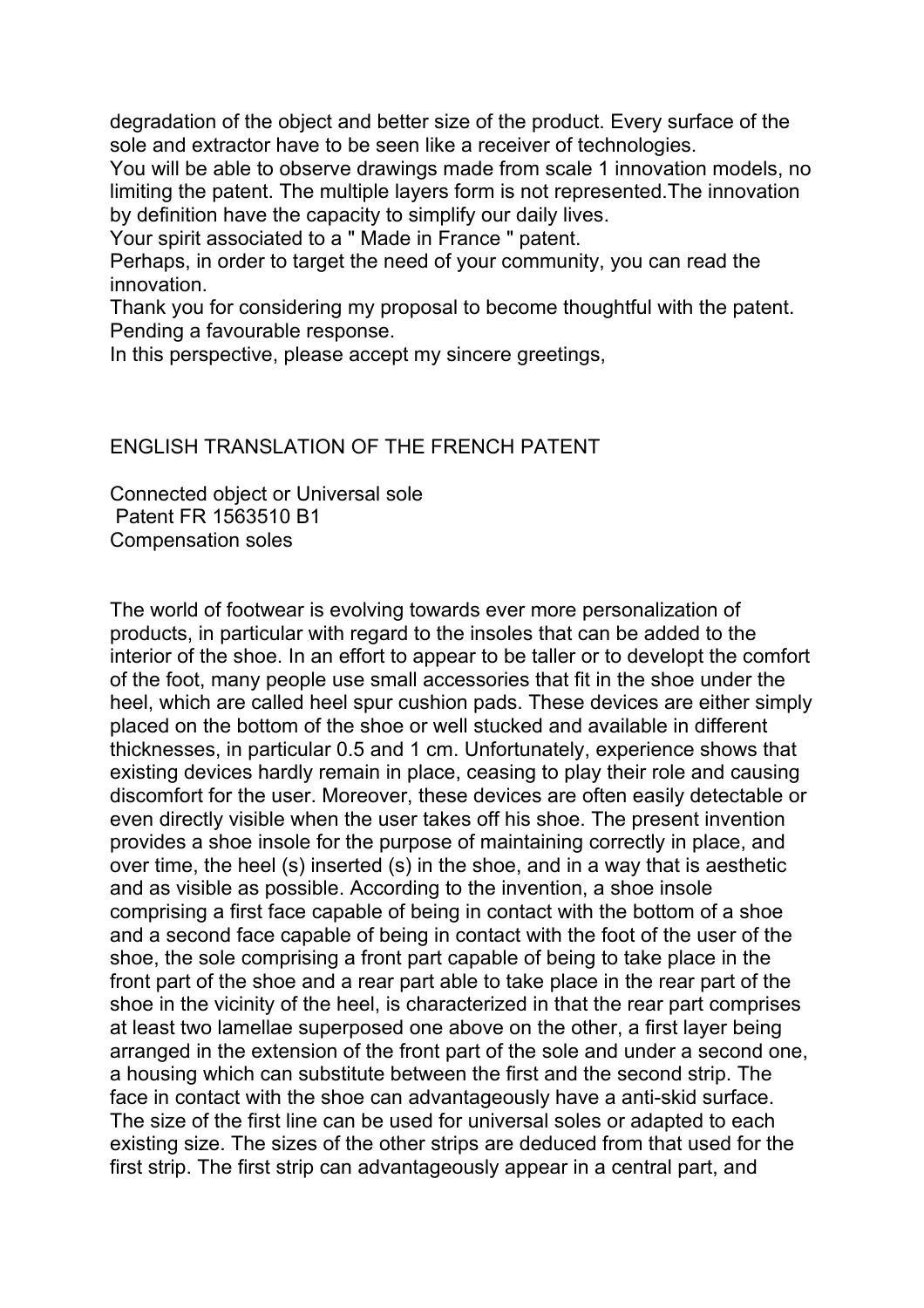elsewhere if essential, a surface created a thickness intended to upgrade the comfort associate to walking: shock absorption and reactivity, and also containing any other modern technology (steps measurements, monitoring vital parameters such as body temperature, heart rate, etc.) The nature of the materials used for the sole is potentially unlimited but can, due to its volume, be adapted to receive smart textiles using digital and nanotechnology and / or cosmeto-textiles and / or bioactive textiles and any other textile or material belonging to the family of wearable technologie. The sole can include three segments, a first accomodation which can substitute between the first and the second segment and a second accomodation which can substitute between the second and the third segment. This principle can evidently be extended to a larger number of segments. Advantageously, at least one heel accessory is inserted in a accomodation between the first and the second line. The length of the second segment could usefully be determined as a function of the usual dimensions of the heels available on the market which will in this way be well maintained between the first and the second segment.

#### 1/12

If more than two lines are used, heels can be placed in the spaces that are created, with or without superimposing one on the other that would be recommended in the case where there are only two segments. The sole can be made in one piece or made in two parts, the second strip being sewn on and / or stuck to the rest of the sole. Any other technique better suited to the nature of the separate parts to be kept in place in a lasting and reliable manner is profitable. It is up to the skilled person in charge of making this wedge sole to choose the most suitable technique. In the case of several lines, the same recommendations concerning the conception of the fabrication,a single element or several stuck fabrics or any other possibilities of construction, should be taken into consideration. Advantageously, the first line is extended by a excrescence. The primary objective of this piece is to facilitate the extraction of the sole of the shoe in which it is inserted. Indeed, in the case of certain shoes such as, for example, ankle boots, this extraction would probably be difficult without a relief such as the design. The shape of the shoe can determine the size of the excrescence. We recommend that this tongue can, in its vertical part, be cut by the user so that it does not protrude from the shoe. The design also has at least one other advantage. In fact, the internal part of the excrescence will be in contact with the foot inserted in the shoe and in particular with the rear part of the heel. A particular care must therefore be taken in the production of the fabric, in particular as regards its internal surface, so as to improve the comfort of the user, particularly in the case where the position of the heel in the shoe is not that which had been foreseen by the designers of the shoe. Indeed in the case of the use of cups heels, the foot of the user will be in a higher position relative to the sole of the shoe and therefore, the heel will be above the position which had been provided for him by the designers of the shoe, which will often generate discomfort for the user.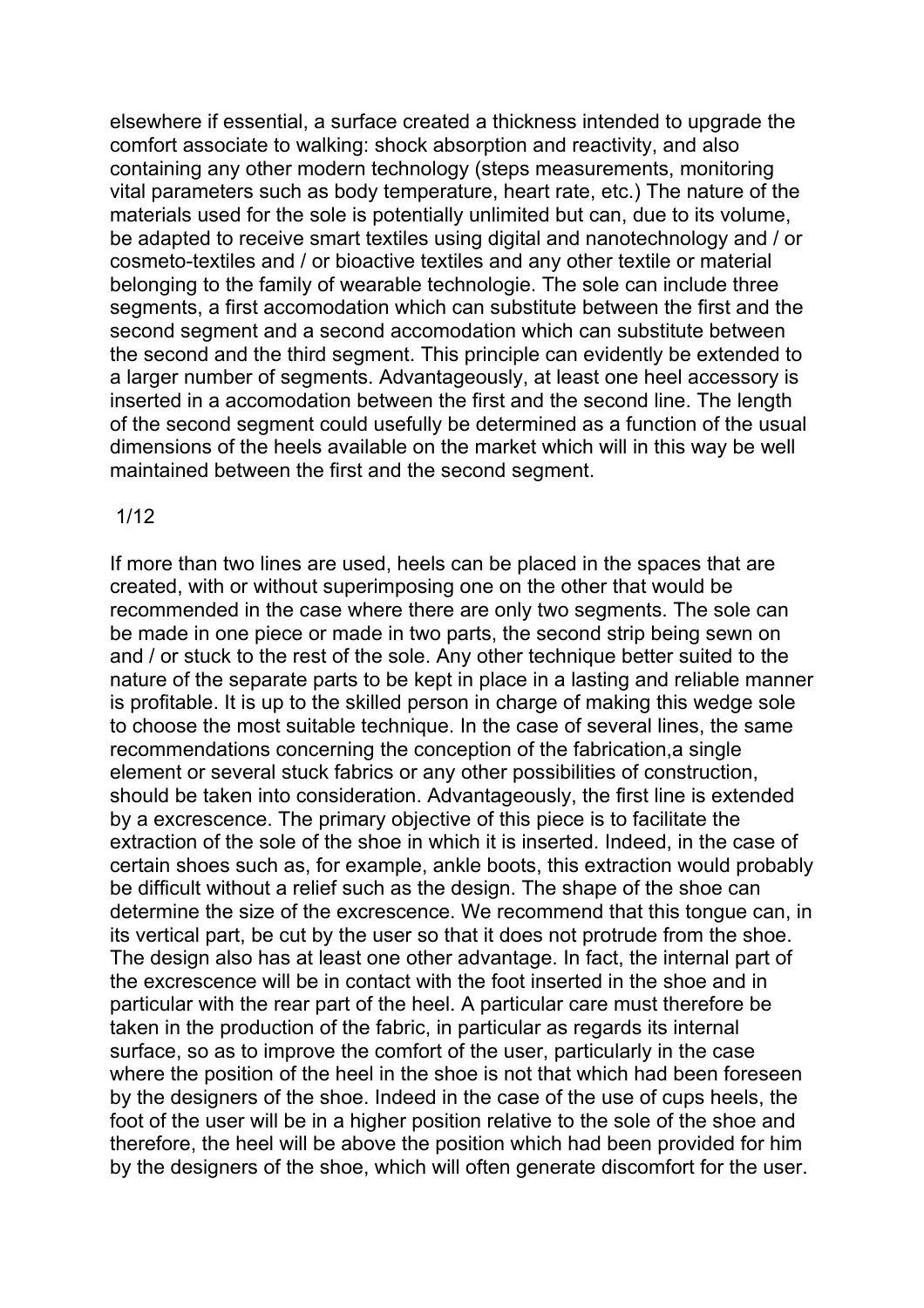This is why it is advisable for the user, for the comfort and the invisibility of the sole and to keep a natural gait, to lift to the maximum of 3.5 to 4 centimeters, so as to preserve the invisibility of the sole in a classic shoe. The excrescence and the first segment can be produced in one piece. In such a case, the entirety of the sole can be in one piece or the second line can be attached to the group comprising the first line and the excrescence by possibilities of techniques known to those skilled in the art such as bonding and / or making stitching and / or any other technique best suited to the materials used to design these different fabrics. The excrescence may also include a base which is inserted under the rear part of the first line. The design can be separated from the first segment. In particular in the case where the rod is associated with a base, it is possible to dissociate the rod and base design from the rest of the sole. Indeed the shape and in particular the length of the design are parameters which are dependent on the shoe where the sole is inserted. We understand that boots will allow the use of a long and enveloping design without its existence being suspected by an outside observer. In contrast, a moccasin-type shoe will only allow the use of a brief fabric. The user has the possibility of adding a conventional sole to his size over the sole accordions to the invention in order to keep the invention invisible.

### 2/12

The rod can also be breakable so as to leave the user an adaptation possibility. For this purpose, the design may be oversized so as to be easily adaptable to a maximum of situations. When the rod and its base are separable from the rest of the sole S, it may be necessary to provide an adequate adhesion system between the base and the rest of the sole to plan to use the rod and remove the invention without certain elements remaining in the shoe. As an adequate adhesion system, it will be possible to use, by way of example without this being limiting, micro-suction cups on the base which would cooperate with the rest of the sole to obtain a reliable adhesion and a positioning of the sole on the base. Therefore if the rod and the base are separated from the rest of the sole, it becomes possible to use differents conceptions without changing the rest of the sole. The sole may also include shock absorbing elements or elements that are structurally different from the rest of the sole. For reasons of comfort, it may be relevant to integrate elements with mechanical properties different from the rest of the sole. Finally, the sole can incorporate, in the materials constituting it, but in a nonlimiting manner, intelligent textiles, bioactive textiles, cosmeto-textiles, shape memory materials, hydrocoloid materials, e-textiles and / or contain areas / spaces suitable for receiving thicknesses intended to improve the well-being of the user (shock absorber, digital technology, micro- capsules, nano materials, etc.), consenquently making the sole an element of the family of the wearable technologies. Other features and advantages of the invention will become apparent from the following description of a proposed production with reference to the accompanying drawings but which is in no way limiting.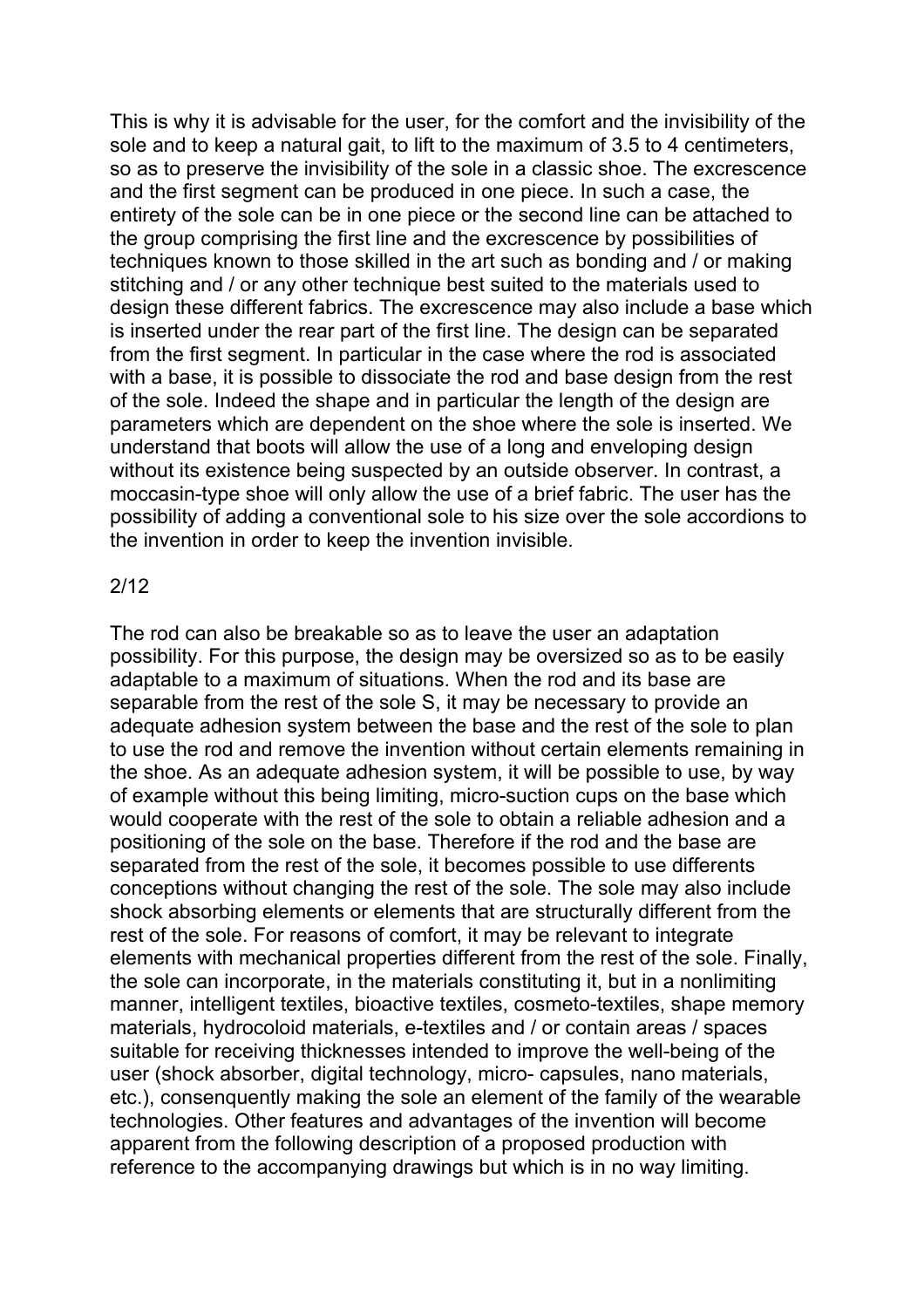Fig.1 is a perceptive view of a sole according to the invention, made of memory-form material, with a damping element, Fig.2 is a lateral elevation view of a second mode of making a sole according to the invention, made of memory-shaped material,

Fig.3 is a side elevation view of a third mode of making a sole according to the invention, made of memory-shaped material, with removable heel,

Fig.4 is a side elevation view of the sole of Fig.1,

Fig.5 is a top view of the sole of fig.2,

Fig.6 is a top view of the sole of Fig.1,

Fig.7 is a cross-section view of a sole according to the invention in a shoe, with the user's foot also represented Fig.8 is a detail of Fig.7, without the compression force exerted by the foot,

Fig.9 is a side elevation view of the sole of Fig.1, the foot being represented before its support on the sole. Fig.10 is a view similar to

Fig.9, the tongue being of a different shape, the tongue forming part with the rest of the sole and the sole with an insert,

Fig.11 illustrates schematically in lateral view a single heel and a stack of four heels,

Fig.12 to 21 are schematic lateral views of different modes and more flexible suitable to cover the foot, **Fig.22** shows a larger and

more flexible sole at the user's size, suitable for covering the foot,

Fig.23 is a perspective view of a sole according to the invention without a damping element,

Fig.24 is a side elevation view of the sole of Fig.23 without heels Fig.25 is a view similar to Fig.24 with four heels

# 3/12

Fig.26 is a lateral elevation view of a tongue according to the invention with its base, the heel being removable, Fig.27 is a view of the sole of

Fig.25 with the tongue of the same type as in Fig.26, the base being longer, Fig.28 is a lateral elevation view of another method of making a tongue according to the invention, equipped with lateral guides, and its base,

Fig.29 is a top view of the tongue of Fig.28, and its base,

Fig.30 is a top view of a sole according to the invention, without side guides, Fig.31 is a view of the tongue of Fig.29 with the sole of Fig.30, without lateral guides,

Fig.32 to 35 illustrate different modes of making a sole according to the invention,

Fig.33 illustrating a heel integrated into a recess of the lower slat,

Fig.36 to 41 are top views of different shock absorbers according to the invention, each view depicting a shock absorber in place in a left sole for men and a right sole for women.

Fig.42 to 44 are other lateral elevation views of a sole according to the invention, with lateral guides, The South Control of the Fig.45 is a view of the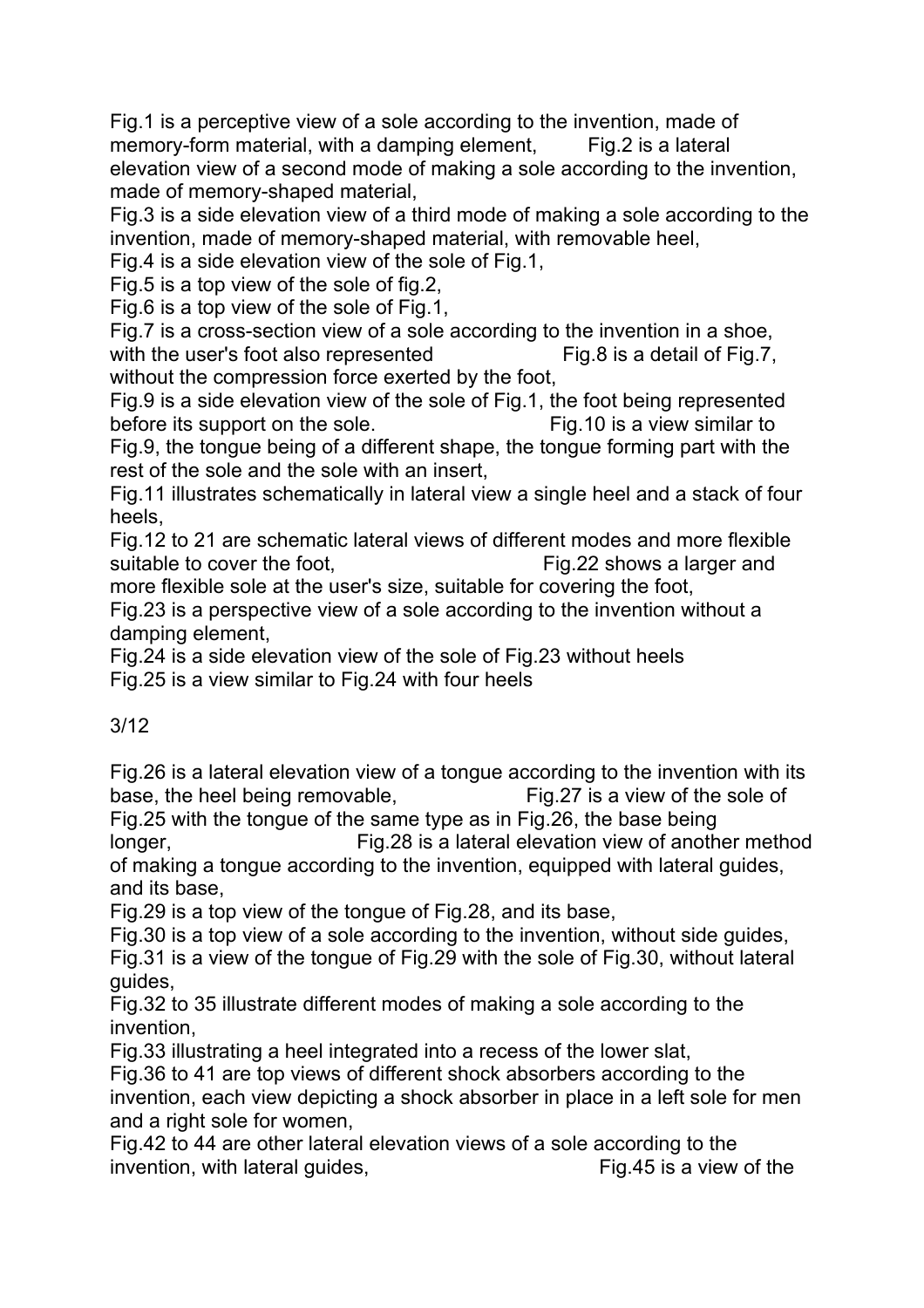underside of a sole according to the invention, for right foot, with lateral guides, Fig.46 is a view from under the sole of Fig.45

Fig.47 is a side view of the base of a sole according to the invention,

Fig.48 is a top view of a left sole according to the invention in one size for women, and

Fig.49 is a top view of a straight sole according to the invention, in one size for man.

Fig.50 is a side elevation view of a sole according to the invention, in universal size, with lateral guides,  $\overline{F}$  Fig.51 is a side view of a

pedestal according to the invention, with an insert,

Fig.52 is a rear view of the base of Fig.51,

Fig.53 is a side view similar to Fig.4

Fig.54 is a realistic side view of an openwork shoe equipped with sole according to Fig.53,

Fig.55 shows a shoe foot fitted with a sole according to the invention,

Fig.56 is a rear view of another method of constructing a pedestal according to the invention, incorporating an insert, Fig.57 is a front view of the base of Fig.56,

Fig.58 is a view from above the base of Fig.56,

Fig.59 is a perspective view of the base of Fig.56,

Fig.60 is a side view of another method of making a sole according to the invention, incorporating a tongue at the level of the upper slat, and a second upper slat,

Fig.61 is a top view of the sole of Fig.60,

Fig.62 is a view similar to Fig.60, incorporating heels,

Fig.63 is a top view of the sole of Fig.62,

Fig.64 is a perspective view of the sole of Fig.62 integrated into the base of Fig.59,

Fig.65 is a view similar to Fig.64 from another angle,

Fig.66 is a view similar to Fig.62

Fig.67 is a side elevation view of the sole of Fig.64

Fig.68 is a view similar to Fig.67, the base does not include a removable front shoe,

Fig.69 is a perspective view of another way of making a sole according to the invention equipped with a tongue at the level of the upper slat,

Fig.70 is a lateral elevation view of another mode of realisation of a sole according to the invention, with hollowed-out slats,

### 4/12

Fig.71 is a view similar to Fig.70, with four heels, Fig.72 is a lateral elevation view of another sole according to the invention, comprising a hollow lower slat, a compressible memory upper slat and an insert, Fig.73 and 72 are lateral elevation views of other soles according to the invention, comprising a hollow lower slat, a compressible memory upper slat and lateral guides, Fig.74 is a side-elevation view of another sole accordions to the invention, witz the upper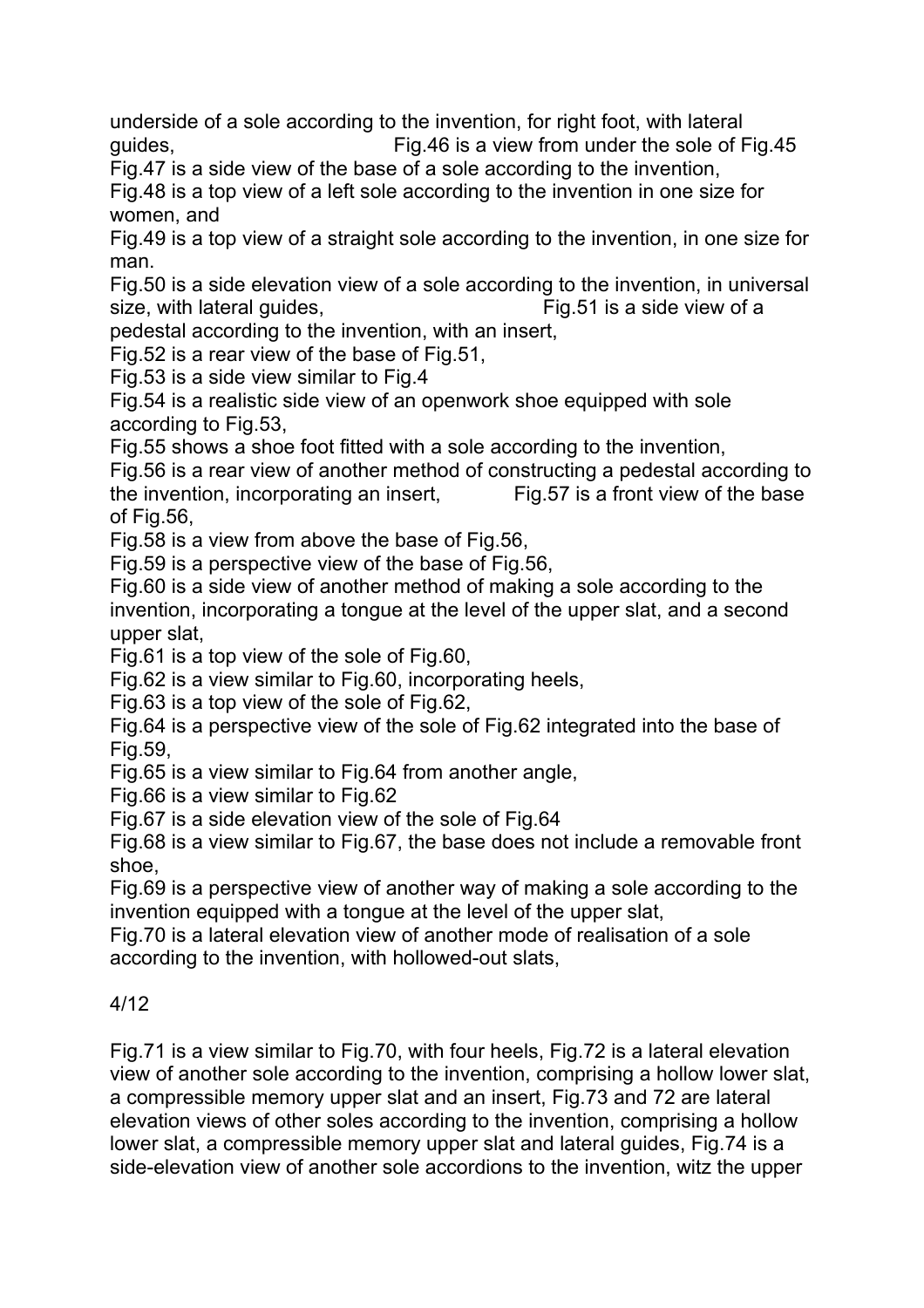and lower slats incorporating elements acting as heels, witz a damping element at the front of the sole, Fig.75 and 76 are lateral views of the bases accordions to the invention, Fig.77 is a lateral elevation view of another sole accordions to the invention, the upper slat being extended by a tongue, Fig.78 is a view of the sole of Fig.77 inserted into a base accordions to Fig.56 to 59, Fig.79 is a top view of a pedestal design accordions to Fig.75, Fig.80 is a view similar to Fig.75 Fig.81 is a side elevation view of a sole accordions to the invention, Fig.82 is a side view of the sole of Fig.81 in a pedestal accordions to Fig.80, Fig.83 is a perspective view of a sole accordions to the invention incorporating a geolocation insert, Fig.84 is a top view of the sole of Fig.83, Fig.85 is an illustration of the concept of Fig.83 and 84, Fig.86 is a lateral elevation view of another sole accordions to the invention, witz an insert, the lower slat being hollow and the upper slat being compressible, witz memory of form, Fig.87 is a view similar to Fig.86, the sole being closed, Fig.88 is a detail, on a larger scale, of the rear part of the sole of Fig.86, Fig.89 is similar to Fig.86, witz heels inserted, Fig.90 is similar to Fig.89, a foot compressing the sole, Fig.91 and 92 illustrate the geolocation concept allowed by an insert in the sole, and Fig.93 illustrates the insertion of a sole accordions to the invention. For the whole description, the relative terms such as high, low, lower, upper, right, left are to be understood by reference to a sole in condition of use, inserted in a shoe, the shoe being worn by an individual. Fig.1 shows a first mode of realisation of a sole S accordions to the invention. The main component of the sole S, when viewed laterally, has a coated Y shape, the lower part of the Y extending towards the front part 3 of the sole S while the two arms of the Y extend towards the back part 4 of the sole S. The upper side 2 of the sole S, intended to be in contact with the user's shoe C, is visible. The two branches of the Y form two slats 5, 6 superimposed one above the other. The first lamella, or lower lamella, 5 is in the lower part of the sole S, in the vicinity of the lower face 1. The second lamella, or upper lamella, 6 is in the upper part of the sole S, in the vicinity of the upper face 2. Housing 7 is provided between the first slat 5 and the second slat 6. Housing 7 accommodates several heels 8. The length of housing 7 is determined by the length of the second slat 6 and its point of encounter with the first slat 5. It is understood that the first and second slats 6, 7 are sized in such a way as to generate a housing 7 whose dimensions are compatible with an effective hold of the 8 heel.

### 5/12

A tab 9 is provided on the back of the sole S. The lower part of tab 9 is extended by a base 10 which is inserted under the first slide 5. In this way, when the sole is in place in a shoe C, a pull on the tab 9 allows to lift the sole S by acting on the slide 5 through the base 10. In this way the extraction of sole S, shoe C, is facilitated. We note the presence of a damping element 11 at the level of the front part 3 of the sole S. The damping element 11 can be replaced by any other device that the user would like to integrate and be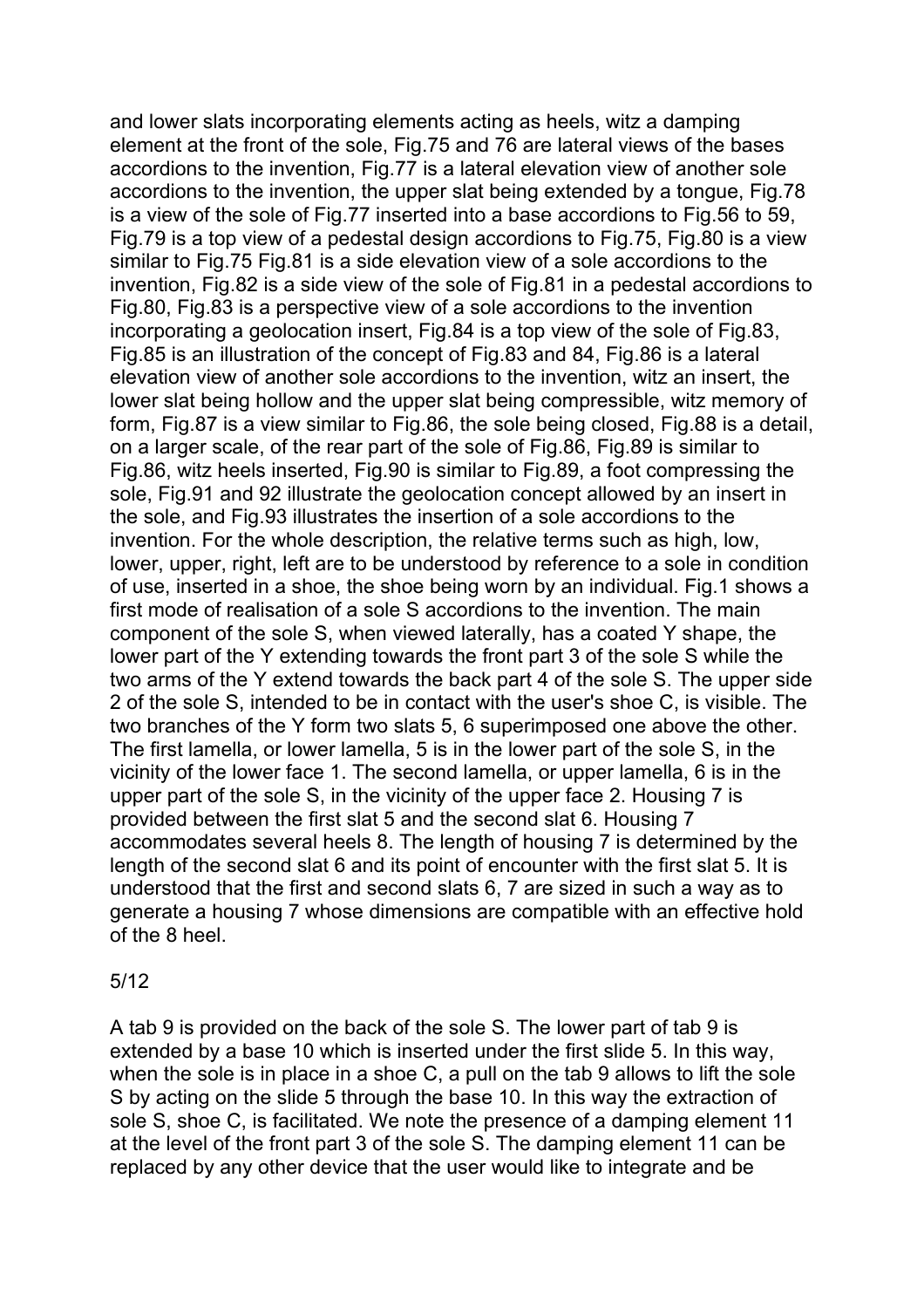accommodated by any part of the sole S. Finally, an insole 12 is present under the face 1 of the sole. This is to show that the sole S accordions to the invention can be placed on a conventional insole 12. The sole S may optionally be shorter than the sole 12. It should be noted that the sole illustrated in FIG. 1 to 6, and Fig.9, comprises a shape memory element which crashes under the weight of the foot. Fig. 2 and 3 make it possible to better visualize the structure of a sole S accordions to the invention. Fig.2 shows a sole S compressed under the action of a foot while Fig.3 shows a sole S at rest. Note the presence of lateral guides 2a and 2b at the level of the upper face 2 of the sole S. These guides projecting from the upper face 2, towards the outside of the sole and upwards, allow a better retention of the sole S in the shoe C. The sole shown in Fig.2 and Fig.3 does not have a tongue. Such a sole could usefully be installed, for example in dance shoes and other similar low shoes. Fig.4 illustrates the use of a tongue 9 and its base 10 with the sole S seen in Fig. 2 and 3. Fig. 5 and 6 are top views allowing a better understanding of the shape of a sole accordions to the invention. The sole illustrated in Fig.5 does not have a tongue while the sole illustrated in Fig.6 has a tongue accordions to another embodiment where the tongue has two lateral notches 9a and 9b. Fig. 7 and 8 make it possible to apprehend the sole S in a situation in a shoe C, and in contact with a foot P in the case of Fig.7. We note the presence of a damping element 11 which extends longitudinally, along a lateral edge of the sole S. Fig. 9 and 10 illustrate a sole S accordions to the invention, using a shape memory material, provided with a tongue 9 accordions to two different embodiments, a foot P coming into contact with the sole S. Fig. 11 to 22 illustrate numerous variant embodiments of the S sole. It can be seen in particular that when the tongue 6 is not in one piece with the rest of the sole, it is possible to add it in different ways. (Fig. 12 to 14) Figs. 23 to 35 and Fig. 42 to 44 illustrate from many embodiments of a sole S accordions to the invention. In particular Fig. 42 illustrates the sole S with the heels, Fig. 43 without the heels 8, the tongue 6 being at rest and Fig. 44 illustrates the sole S without the heels 8, the tongue being raised by the insertion of the heels 8. Fig. 36 to 41 illustrate numerous possibilities for inserting a damping element 11 accordions to the invention. Fig. 42 to 69 illustrate numerous other embodiments of a sole accordions to the invention. Fig. 51 and Fig. 56 in particular, illustrate the possibility of using an active insert 11. It will be noted that it is possible to use a second upper strip 6 '(see in particular FIGS. 64 and 65) so as to separate the heels 8 into two groups in order to hold them better. It is obvious that it is possible to use other lamellae in ways to optimize the hold.

### 6/12

In Fig. 56 to 59, a base accordions to the invention can be seen comprising a front part in the form of a visor 13 which can be detached from the sole, just as it is possible to separate the visor 13 from the base and from the tongue. The base accordions to the invention, when it comprises the visor 13, takes the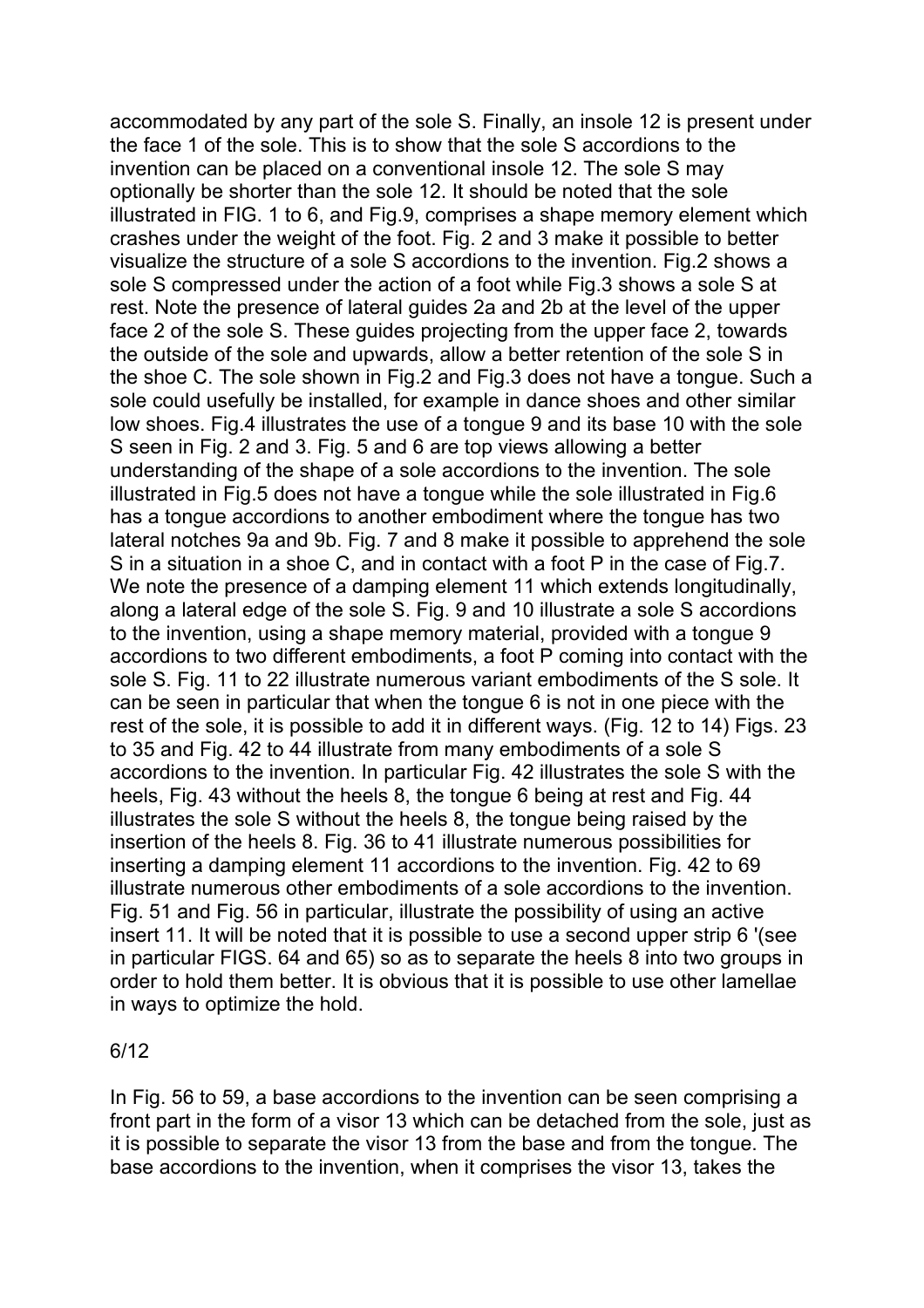form of an interior liner which can be used alone or with the rest of the sole accordions to the invention. The base 9 in the form of a slipper is close to a skin and provides comfort for the user and a " second skin " effect. Fig. 60 to 63, we can see a sole comprising a tongue 15 in the extension of the upper sipe 6. The tongue 15 facilitates extraction and can also cooperate with slots 14 provided in the base 9 for better retention. Four slots are shown here but this figure is not limiting and can naturally be adapted, in particular accordions to the size of the tongue. Fig. 70 to 74 illustrate an embodiment of the sole accordions to the invention where the sipe 5 is hollowed out and the sipe 6 is compressible, with shape memory to allow better concealment of the heels 8. Fig. 75 and 76 illustrate variants of bases accordions to the invention. The visible base Fig. 75 provides better foot support through the use of lateral reinforcements 16, 17 and an elastic element 18. Fig. 77 illustrates another embodiment of a sole accordions to the invention, the upper sipe 6 being extended by a tongue 15 and one can see FIG. 78 this sole inserted in a base accordions to FIG. 56 to 59. The embodiment of FIG. 75 is also visible in Fig. 79 to 82. Fig. 83 to 85 and Fig. 91 and 92 illustrate the possibility of inserting a geolocation insert 11 in a sole accordions to the invention. Figs. 86 to 90 illustrate the possibility of using hollow strips and / or of compressible material to better conceal the heels 8 and improve the comfort of the foot. Fig. 93 illustrates the insertion of a sole S accordions to the invention. It is recalled here that accordions to the invention, the sole S comprises all of the elements described here, whether they are integral with the sole S or not. In particular, the base 10 and the tongue 9 form part of the sole S. The sole accordions to the invention can be produced using numerous materials and in particular those which a person skilled in the art is accustomed to using. Nevertheless, we can usefully cite certain materials such as the materials used in the pharmaceutical field such as terry cloth on latex treated anti-bacteria, the nonwoven multi- stretch plaster, hydro colloid fabrics, silicones such as for example a 1mm silicone gel of thickness whose viscoelastic properties are close to those of skin, carbon fiber reinforced plastics (CFRP), multidirectional weaves, in 3D or 4D, based on fibers, geotextiles, polyurethane foam, cellulose fibers, leather, viscose, synthetic fibers derived from petroleum such as acrylic, polyester, polyamide, nylon. Recycled and recyclable textiles are obviously taken into account in the materials that can be used in the sole accordions to the invention. By way of example, bamboo fiber will be mentioned, which can be in the form of pulp in which the material is extremely fine. Regarding nanomaterials, it should be noted that the nano-coating of microcapsules with a polymer membrane filled witz substance is by far the most common process (cosmeto-textiles, micro-encapsulable active ingredients).

## 7/12

Other polymers combine the beneficial action of muscle compression with the properties of bio-ceramics. The HT concept company has developed a bio-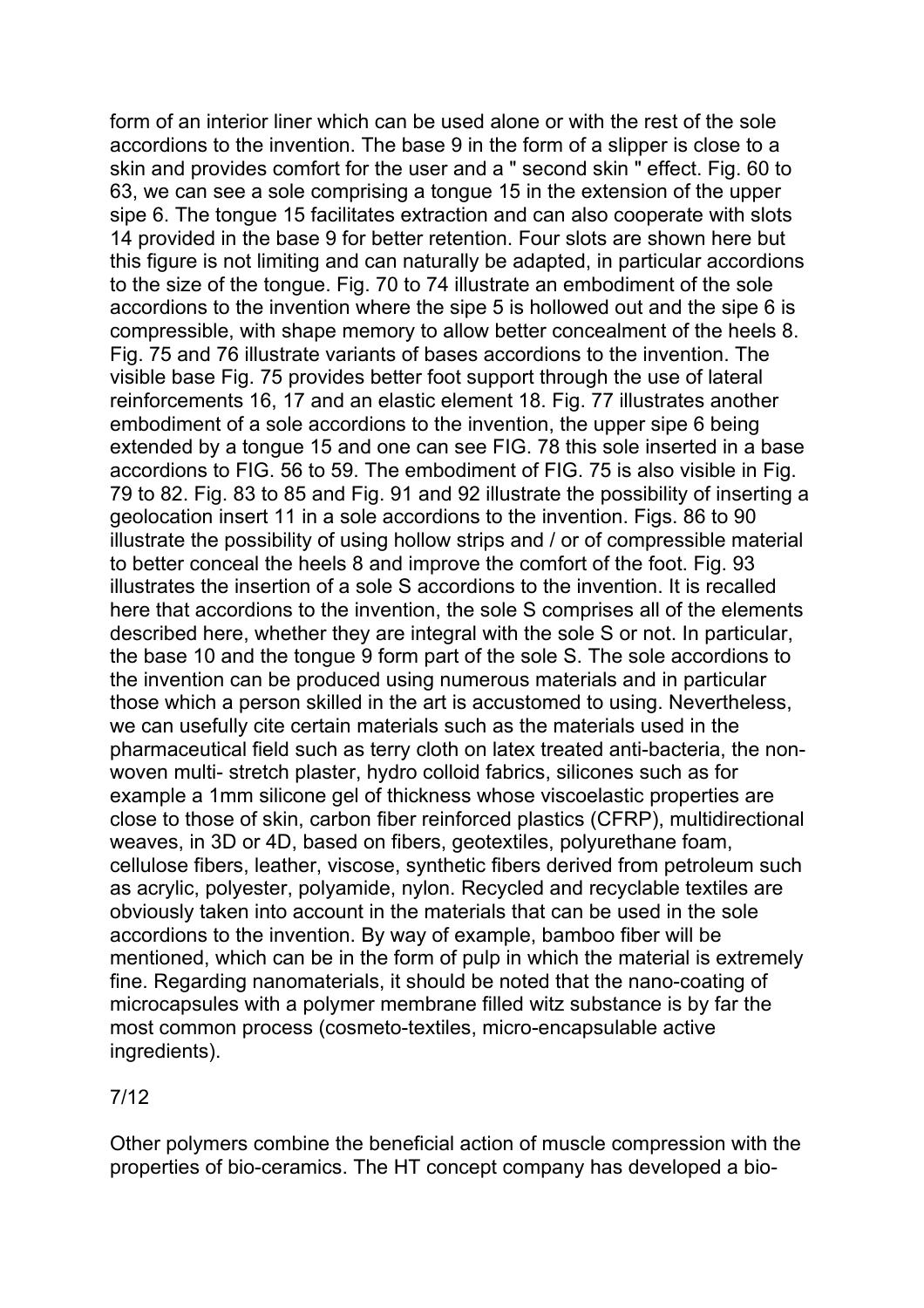elastic polyurethane membrane loaded with metallic microparticles of volcanic origin that capture infrared radiation, associated by coating with the textile, it is then applied using the Body-mapping method to target the areas requested . In the nonwoven field, mention may be made of synthetic fibers intended primarily for disposable products for hygiene and medical care. Intelligent technical textiles (smart textiles, e-textiles for electronic textiles) are textiles capable of reacting "on their own " by adapting to their environment. These textiles can incorporate computer, digital or electronic components, but also innovative polymer materials such as shape memory polymers, etc. Smart textiles are part of the broad field of "wearable technologies". Smart clothing has an additional function besides clothe. When perspiration rises, perspiration dissolves a substance causing a heat absorption reaction. To obtain this type of reaction, other manufacturers rely on the spinning of two- component fibers. This technique consists in extruding different polymers without mixing them to combine their respective properties. Other active polymers for air-conditioned clothing are revolutionary, such as the Soleta company, which has developed with the Luxilon Industries company, a fiber whose cooling properties are neither based on the addition of phase change materials (PCM) not on the lament composition but on the structure of the base polymer. Thanks to the alternation of its hydrophobic and hydrophilic molecules which simultaneously ensure the evaporation of perspiration and thermal conductivity. It functions as a moisture absorbing pump body in releasing the freshness . This polymer gives yarns suitable for knitting sports equipment. The manufacturers have developed bi-elastic fabrics, the advantage of which is the capacity for multidirectional elongation, which makes it possible to best match the movements of the body and obtain a second skin effect. Beyond comfort, these textiles have useful properties in terms of performance. Thanks to muscle compression, they stimulate blood circulation and improve oxygenation which is beneficial during recovery after exercise. Another advantage is that they provide better muscle support. This reduces vibrations and therefore energy loss and the risk of micro-lesions. The advent of synthetic fibers in the textile industry did not only optimize the spinning and weaving processes... They also revolutionized the very making of clothes (fabrics). Less radical than non-woven, seamless techniques (seamless on the sides). Two other techniques can be used to make items without seams. 1 / Use of ultrasound : the vibratory phenomenon of the wave caused by sound, converted into heat, makes it possible to assemble the parts together. 2 / Heat sealing : this technique eliminates the elastics by offering clean cut edges. Manufacturers must design new fibers that meet new public expectations related to mobility, health and well-being (the interactions of textiles with the human body constitute one of the priority areas of development for functional textiles, poly sensoriality and well- being linked to sport, mobility, health, aging.) for example a fabric that changes color in case of fever, refreshing clothes. It does not matter, therefore, whether these fibers are natural,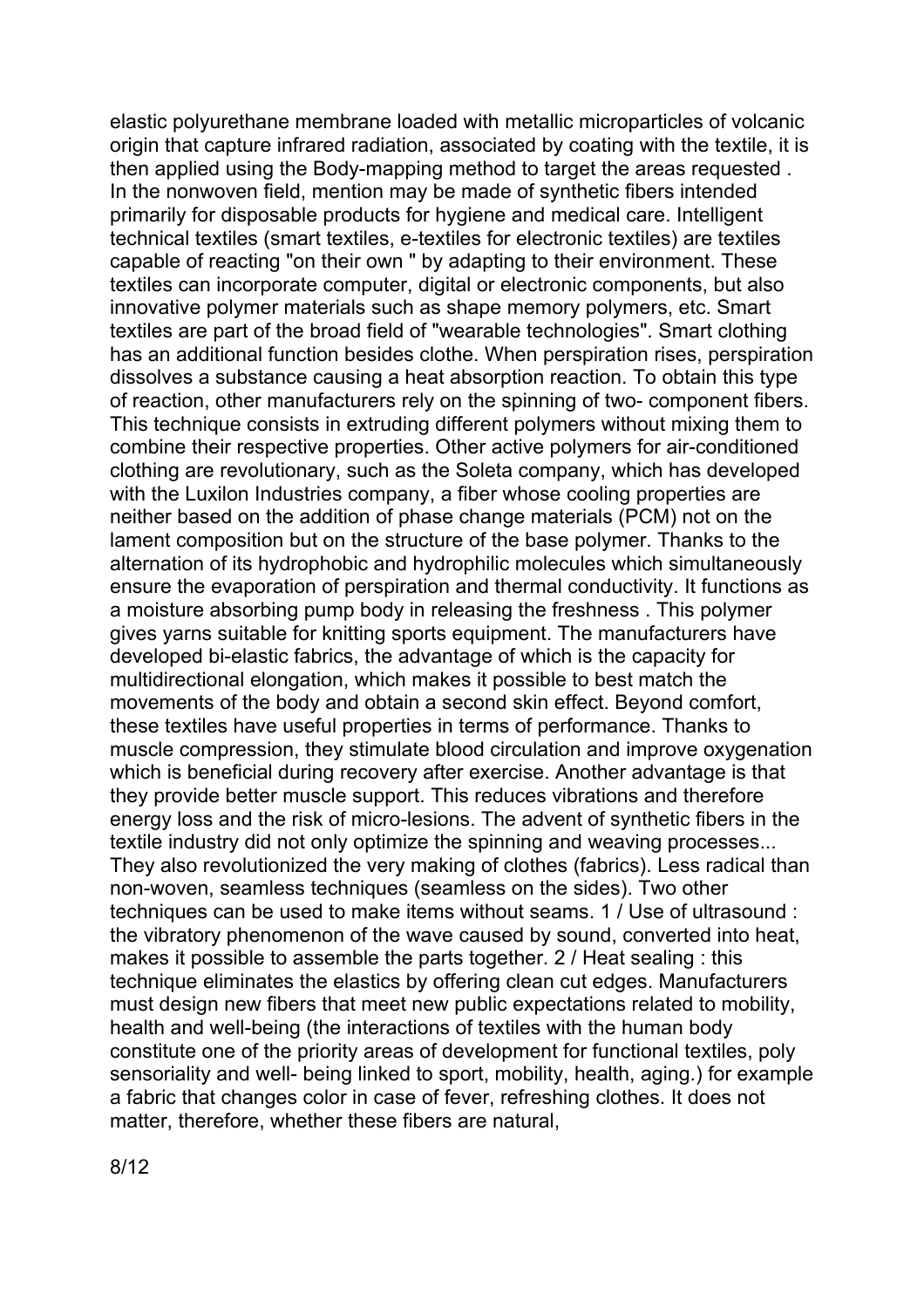synthetic, bio-sourced or blended, as long as they are multifunctional, saving energy and raw materials and better still recyclable. The factory of the future : textiles consume labor. It is important to find assembly methods that are easier, such as 3D knitting, to produce at a lower cost and possibly be able to relocate production sites. Molding techniques and for example sand molding and polystyrene molding known as the Lost Foam PMP process, injection molding, bimetal molding, centrifugal molding (for composites, reinforcement plus resin), flexible impression molding, ect ... It is also possible to consider adding new functions to the sole, for example : - Protect from external risks thanks to communicating fabrics - Diagnose and deliver drugs through dressings equipped with microprocessors - Check the outside temperature, thermoregulation effect between -30 and +20, toxic gas present, UV index, etc. - monitor vital parameters such as body temperature, insulin level, breathing, heart rate ... - Warn the user and his doctor in the event of danger, using builtin chips or sensors, - Consolidate bone reconstruction using a resistant reinforcing fabric, - better eliminate perspiration, prevent bacterial or fungal infections, retain heat thanks for example to silver composite textile fibers, improve comfort with technical textiles capable of ensuring sound insulation and air filtration, - provide a speaker-type device to broadcast sound by communicating through a bluetooth- type wireless communication technology, - Resist stains and aging, reduce odors and provide aromas with changing scents, energizing in the morning, soothing in the evening ... - Providing comfort, safety, performance thanks to lightness, resistance to abrasion and tears, - Breathability (impermeability to water and permeability to perspiration) relevant for sportswear, - Integrate a transmitter responsible for transmitting digital signals, via a detector controlling sports activity, body temperature, climate, degree of humidity and ozone, level of ultraviolet rays, heartbeats to transmit them at a hospital or medical center, the speed of the race, the distance covered, - Promote well-being and health with cosmetotextiles, and provide an anti-stress, anti- perspirant, antipollution, insecticide, antibacterial function and : or contain microcapsules in which essential oils are incorporated or even moisturizing products diffused in contact with the skin, providing a thermoregulatory effect, - Communicate with conductive textiles such as etextiles, capable of storing energy. - Integrate a geolocation device making it possible to broadcast the position of the wearer of the sole on an external request and / or following the activation of an emergency device by the wearer, allowing children or lost hikers, mountaineers stuck under an avalanche, sailors fallen from their boats, disoriented elderly people, to send a distress signal, the geolocation system being advantageously placed in a compartment where the device could withstand shocks, stay safe from the water, do not deform, support the weight of the body, do not hinder the user,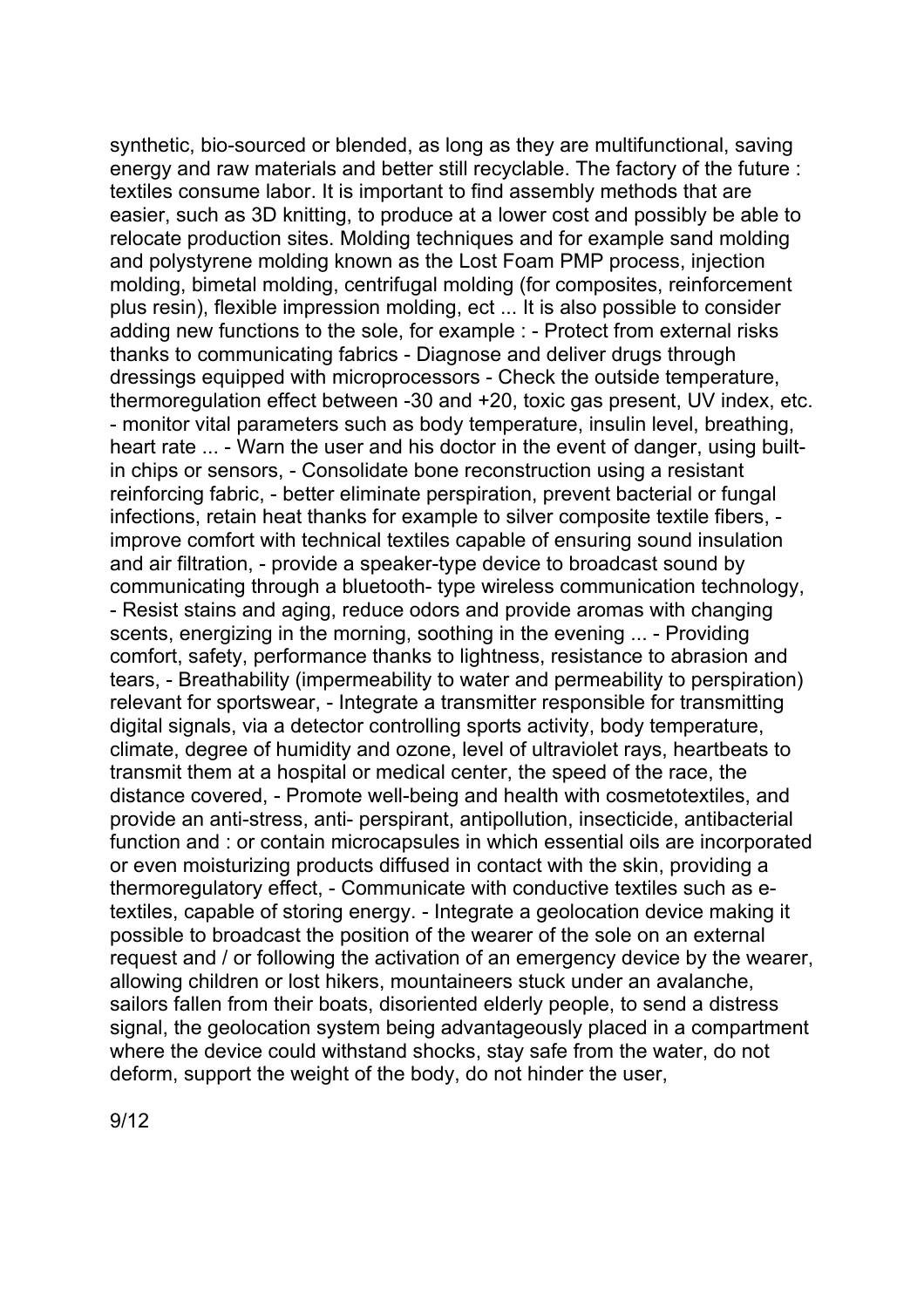Integrate an energy storage device of the battery or accumulator type capable of storing electrical energy resulting in particular from the movement of the wearer, pressure, heat, Furthermore, the sole may include non-slip zones, for example using notches or other aggressive geometry round made up of flexible and durable rubber. Notches can ensure maximum flexibility. Many embodiments have been described but those skilled in the art will be able to make other combinations based on the technical characteristics described here, without however departing from the scope of the invention. Claims 1. Shoe insole (S) comprising a first face (1) capable of being in contact with the bottom of a boot (C) and a second face (2) capable of being in contact with the foot (P) of the user of the shoe (C), the sole (S) comprising a front part (3) able to take place in the front part (C1) of the shoe (C) and a rear part (4) able to take place in the rear part (C2) of the shoe (C) in the vicinity of the heel, the part (4) comprising at least two strips (5), (6) superimposed one above the other, being arranged in the extension of the front part (3) of the sole and under a second sipe (6), a housing (7) being able to exist between the first (5) and the second sipe (6), characterized in that the first sipe (5) is extended by a tab (9). 2. Sole (S) accordions to claim 1, characterized in that the sole (S) comprises three strips (5), (6), (6 '), a housing (6) being able to remain between the first (5) and the second lamella (6) and a second housing which may remain between the second (6) and the third (6 '). 3. Sole (S) accordions to claim 1, characterized in that the sole (S) comprises more than 3 lamellae, each additional lamellae creating new distinct housings.

### 10/12

4. Sole (S) accordions to claim 1 or 2 or 3, characterized in that at least one heel piece (8) is inserted in the housing (7) between the first (5) and the second sipe (6). 5. Sole (S) accordions to any one of claims 1 to 4, characterized in that the sole (S) is made in one piece. 6. Sole (S) accordions to any one of claims 1 to 4, characterized in that the sole (S) is made in two or more parts, the second sipe (6) and the following ones, in the event that more than two sipes are envisaged, being sewn (s) and / or glued (s) and / or assembled accordions to any other technique best suited to the materials used to make the sole, on (5) and / or the rest of the sole (S). 7. Sole (S) accordions to claim 1 to 6, characterized in that the tongue (9) and the first strip (5) are made in one piece. 8. Sole (S) accordions to claim 1 to 6, characterized in that the tongue (9) comprises a base (10) which is inserted under the rear part of the first strip (5). 9. Sole (S) accordions to Claim 8, characterized in that the base (10) comprises a front part in the form of a visor (13). 10. Sole (S) accordions to Claim 9, characterized in that the base (10) and visor (13) assembly is able to be detached from the sole (S). 11. Sole (S) accordions to claim 9, characterized in that the visor (13) is able to be detached from the base (10) and from the tongue (9). 12. Sole (S) accordions to any one of claims 8 to 11, characterized in that the base (10) comprises micro-suction cups which cooperate with the rest of the sole (S) to obtain adhesion and